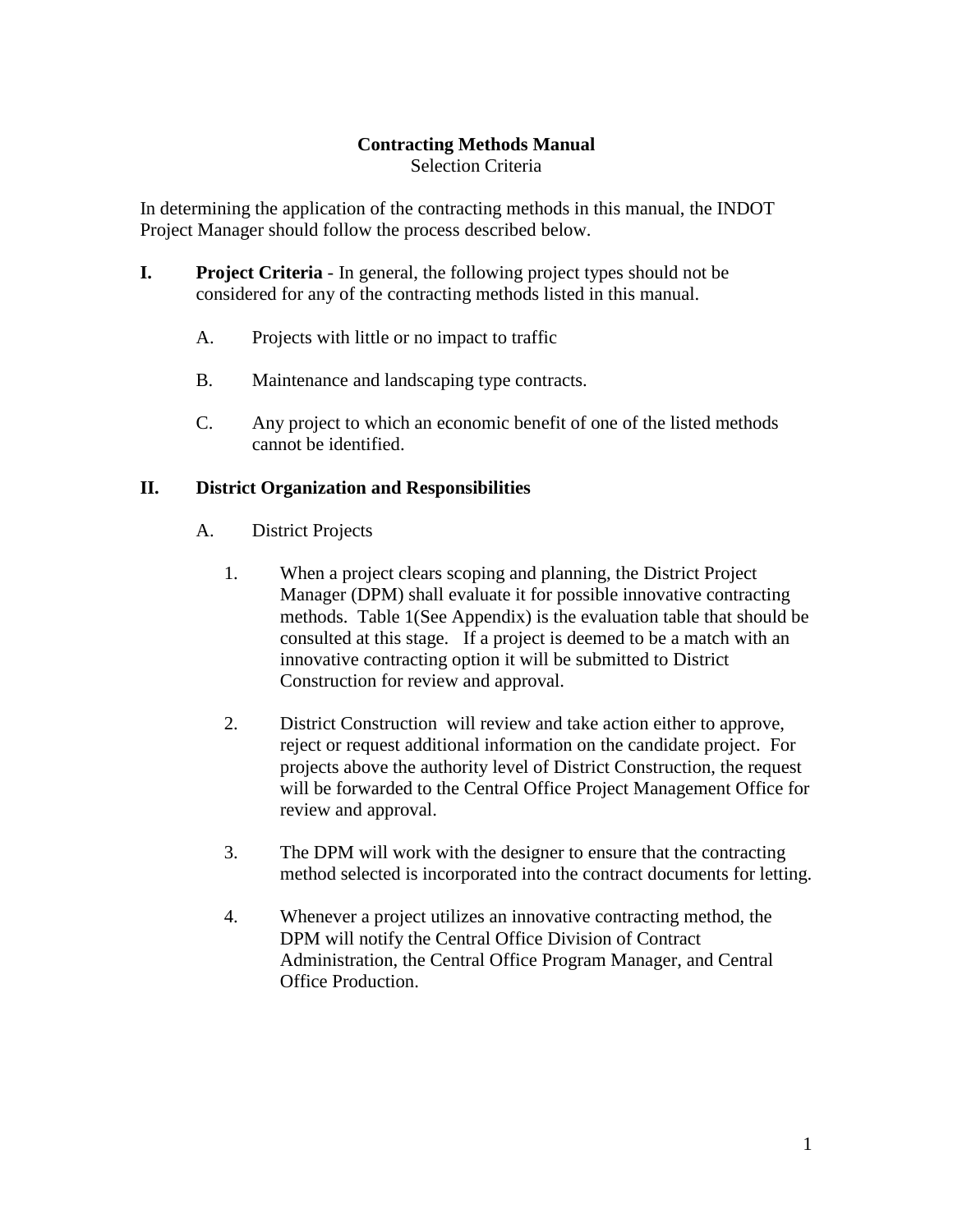### **III. Innovative Contracting Methods**

# A.  $A + B$  Contracting

## **Description**

A + B Contracting is a contracting method in which submitted bids include a cost and a time in which the project should be completed, within DOT reason and protocol. The A portion is the sum bid for contract work items, including equipment, material, and labor. The B portion is the time in defined time periods proposed by the bidder to complete the project or a portion of the project, multiplied by a daily road user cost. A maximum number of time periods must be defined. "Lane Rental" contracts time periods may be hours or fractions.

Part B is established by adding together the costs for each of the following if applicable or combinations:

- 1. Peak-traffic-volume lane-closure periods  $=$  (no. of periods) x (cost/lane/period);
- 2. Non-peak-traffic-volume lane  $=$  (no. of periods) x (cost/ lane/period); plus
- 3. Contract days = (no. of days) x (cost/day)
- 4. Ramp closure days  $=$  (no. of days) x (cost/day)
- 5. Road closure days  $=$  (no. of days) x (cost/day)

Based on the analysis of INDOT traffic data, the AADT values listed below should be used to identify high traffic volumes.

| <b>Type of Highway</b>         | <b>High Traffic Value (AADT)</b> |  |  |  |  |
|--------------------------------|----------------------------------|--|--|--|--|
| Interstate (Four Lanes)        | $\geq 51,000$                    |  |  |  |  |
| Interstate (Six or More Lanes) | $\geq$ 133,000                   |  |  |  |  |
| US Routes (Two Lanes)          | $\geq$ 21,050                    |  |  |  |  |
| US Routes (Four Lanes)         | $\geq$ 28,500                    |  |  |  |  |
| <b>State Roads</b>             | $\geq$ 12,000                    |  |  |  |  |

This contract method may also include Incentives and Disincentives towards the progress of a project to award timely completion and charge for lack of efficiency.  $A + B$ Contracting is effective in many instances. It has been suggested by AASHTO that  $A +$ B contracting is extremely useful in projects that have high road use delay impacts, as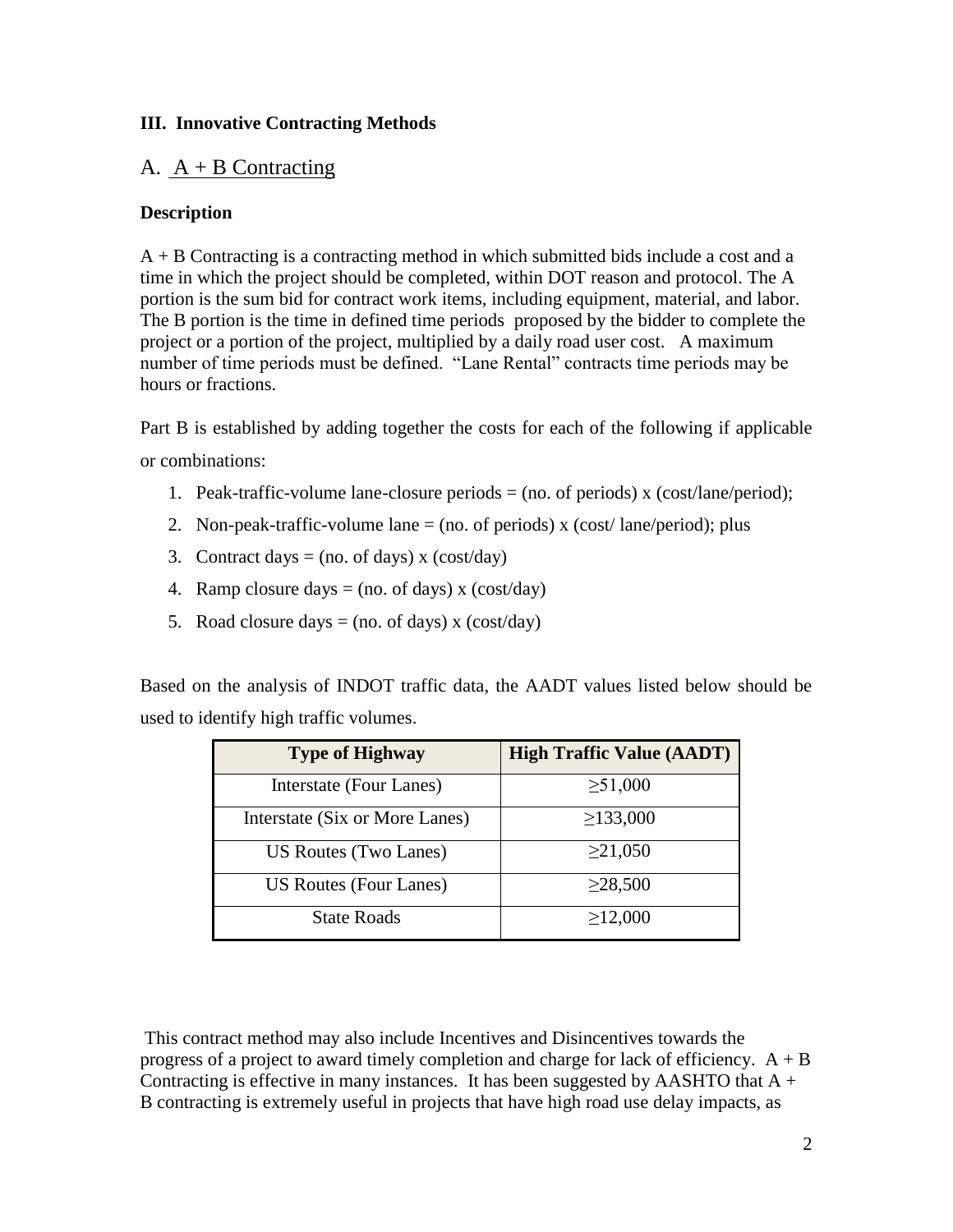well as in projects that result in long detours, in areas that include high economic or social changes, and projects with high accident probability or safety concern.  $A + B$ Contracting is useful when DOT personnel need contractor input on work phases and timetables.  $A + B$  Contracting can be significantly deterred when utility relocations and environmental problems arise. Also, this contracting method can result in higher internal cost due to increased hours for inspections and monitoring.  $A + B$  Contracting was reviewed in 9 recent cases that utilized it and the findings showed that contractors and DOTs preferred  $A + B$  contracting in almost all instances compared to other innovative contracting. As this new source of contracting is further utilized, it has become apparent that its method is very beneficial and time-efficient.  $A + B$  Contracting is an innovative and successful way for project delivery, but only if ROW and other factors are taken care of well in advance of construction and implementation of  $A + B$ .

The contract must clearly define what constitutes the start and the completion of the B portion work. Both may differ from the start or completion of the project. For example, the B time might not begin until a detour is implemented, a bridge closed, or traffic is otherwise impacted. This allows the contractor time to fabricate and deliver steel, obtain mix design approval, and do other pre-construction planning. However, it is necessary to define in detail what is expected of the contractor. This can be done through the plans and by detailed description in the special provisions. Work to be completed must be clearly stated. Off-road items such as landscaping, sidewalks or other items that could be performed without disrupting traffic should be addressed. If the intent is to get the roadway open to traffic as soon as possible, off-road items may be excluded from the B portion work.

The Appendix contains a special provision for an A+B contract and a sample of the B portion.

#### "*Lane Rental*"

The goal of the lane rental concept is to encourage contractors to minimize road user impacts during construction. Under the lane rental concept, a provision for a rental fee assessment is included in the contract. The lane rental fee is based on the estimated cost of delay or inconvenience to the road user during the rental period. The fee is assessed for the time that the contractor occupies or obstructs part of the roadway and is deducted from the monthly progress payments.

The rental fee rates are stated in the bidding proposal in dollars per lane per time period, which could be daily, hourly, or fractions of an hour. For many early lane rental projects, neither the contractor nor the contracting agency gives an indication as to the anticipated amount of time for which the assessment will apply and the low bid was determined solely on the lowest amount bid for the contract items. However, Indiana and Florida have included the lane rental bid in the determination of the low bid similar to  $A + B$ bidding.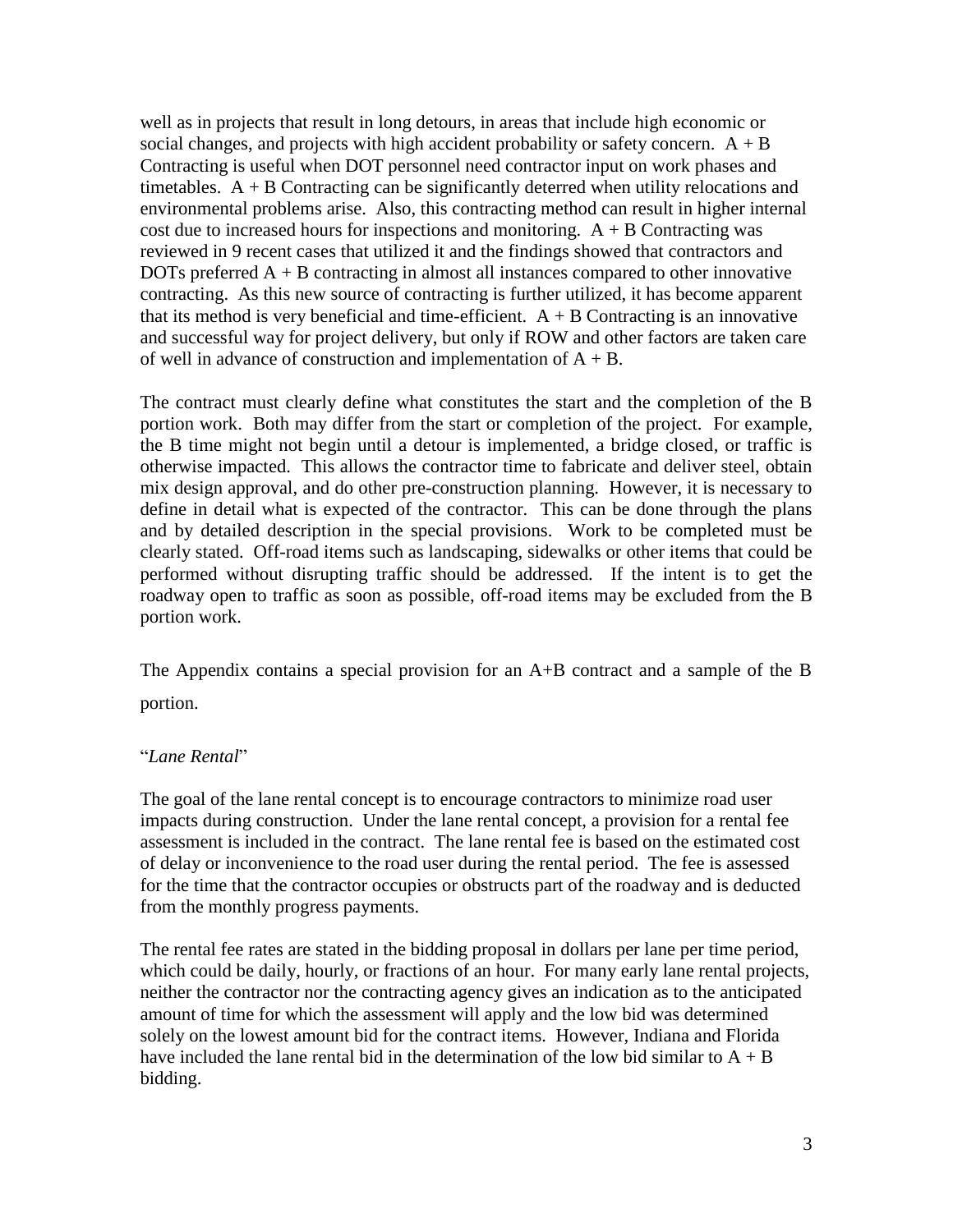Five states have used lane rental and reported favorable results under SEP-14. SEP-14 is Special Experimental Project No. 14 - Innovative Contracting." SEP-14 remains as a functional experimental program that may be used to evaluate promising non-traditional contracting techniques. lane rental was declared optional on May 4, 1995, and is no longer considered experimental. Since it was declared operational, a number of other states have evaluated the lane rental method.

#### **Project Type Recommendations**

- Reconstruction, rehabilitation, and remediation projects in urban settings where high traffic volumes exists and road user costs are high. Some agencies specify a minimum threshold RUC level (\$2,000 - \$3,000 per day). The monetary benefit to the highway user equals or exceeds the Contractor's costs to finish early and earn the maximum incentive.
- Major roadways, bridges, and interchanges with high ADT counts, for which alternate routes or detours are not feasible.
- Lane rental is also more successful when applied to smaller, shorter jobs, because it is difficult to estimate the required lane closures on a job that is large, complex, or runs for a long time.
- A contractor can accurately schedule the amount of necessary lane closures to complete the work as described.
- Lane "closures" can be well defined.
- Opportunities exist to reduce closure times.
- Road user costs are substantial enough to offset potentially higher construction costs.
- Safety concerns, or significant impacts to the local community or economy during construction warrant expediting the project.
- Traffic control phasing can be structured to maximize a contractor's ability to reduce the duration of construction.
- The project has limited design complexity and is relatively free of utility conflicts, design uncertainties, or right-of-way issues that may impact the bid letting date or the critical project schedule.
- A+B bidding is often used with I/D provisions. The inclusion of I/D provisions with A+B bidding would not be necessary for projects that are not required to finish by a specific completion date.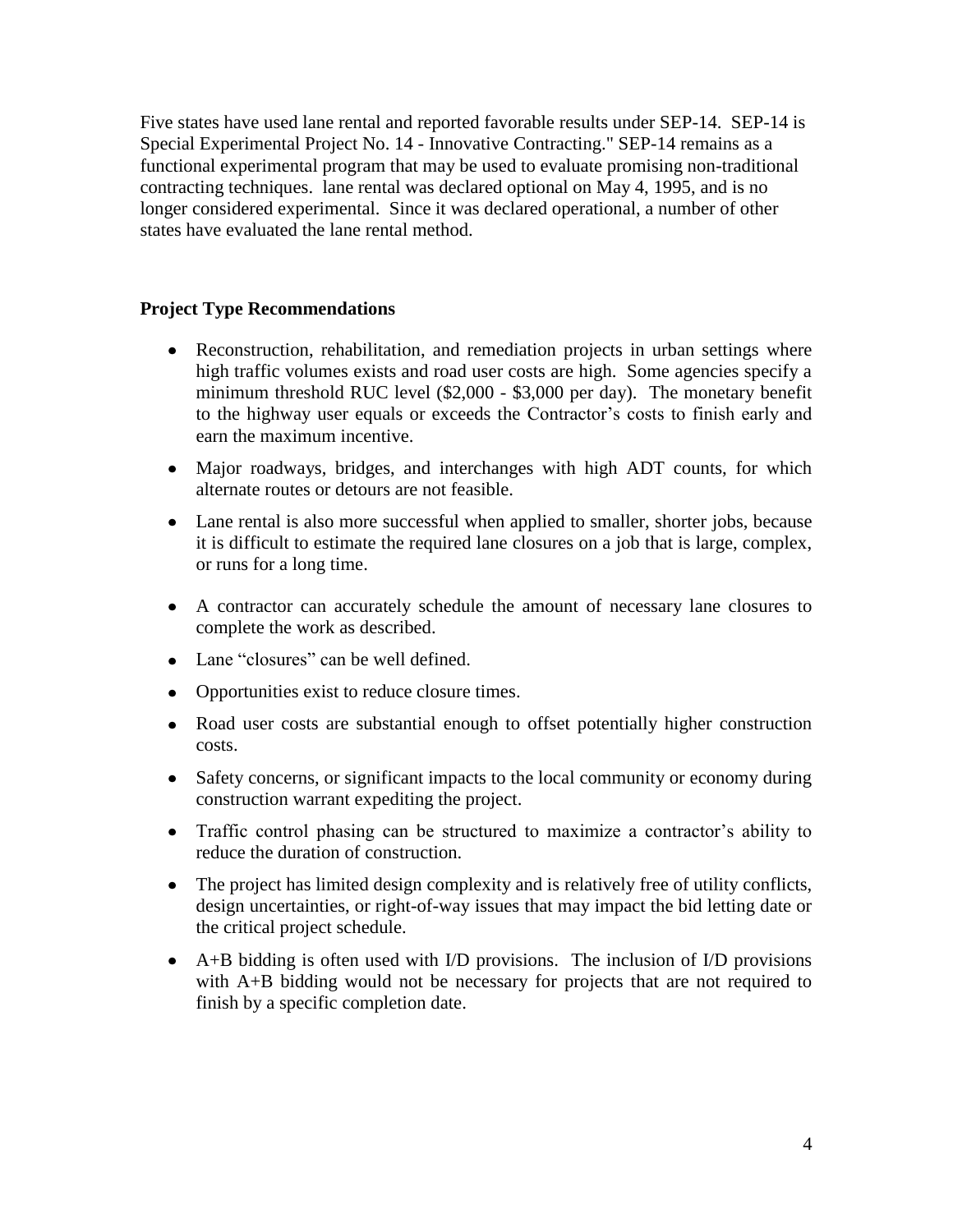- Reduces contract time
- Minimizes time/cost impacts to traveling public for projects with high ADT and traffic impacts during construction
- Promotes innovative scheduling on projects that do not require all work to be completed sequentially
- Encourages contractors to maximize efficiency of crews and equipment
- $\bullet$ Typically encourages greater coordination between the prime bidders and their subcontractors prior to bid to develop an achievable time component estimate

#### *Advantages Disadvantages*

- $\bullet$ Potential for increased costs and delay claims due to utility and third party coordination problems or lack of timely agency reviews
- $\bullet$ Contractors may sacrifice quality and safety to meet an unreasonably low time component bid to win the contract. Some practitioners recommend specifying a minimum B duration to avoid excessively low bids.
- Without factoring in the potential savings to road users, bid prices and other direct project costs may be higher for A+B projects when compared to conventional projects.
- Administrative and inspection costs may be higher as a result of accelerated schedules that increase demands on construction personnel (however, such costs may be offset by the shorter construction duration)

# B. A+B+I/D

### **Description**

A+B bidding and Incentive/ Disincentive is a new approach that combines these two contracting methods into one. The contractor is chosen based on the  $A + B$  total cost.

Incentive/disincentive is used to minimize the time that a facility may be affected by construction. The contractor is provided additional funds if the project is completed early, or is assessed damages if the project is not completed on time. Due to administrative concerns of implementing this concept, limit incentive/disincentive to a project that has one or more of the characteristics as follows:

- 1. high traffic volume occurs in an urban area;
- 2. it completes a gap in the highway facility;
- 3. it severely disrupts traffic or highway services;
- 4. it significantly increases road user's costs;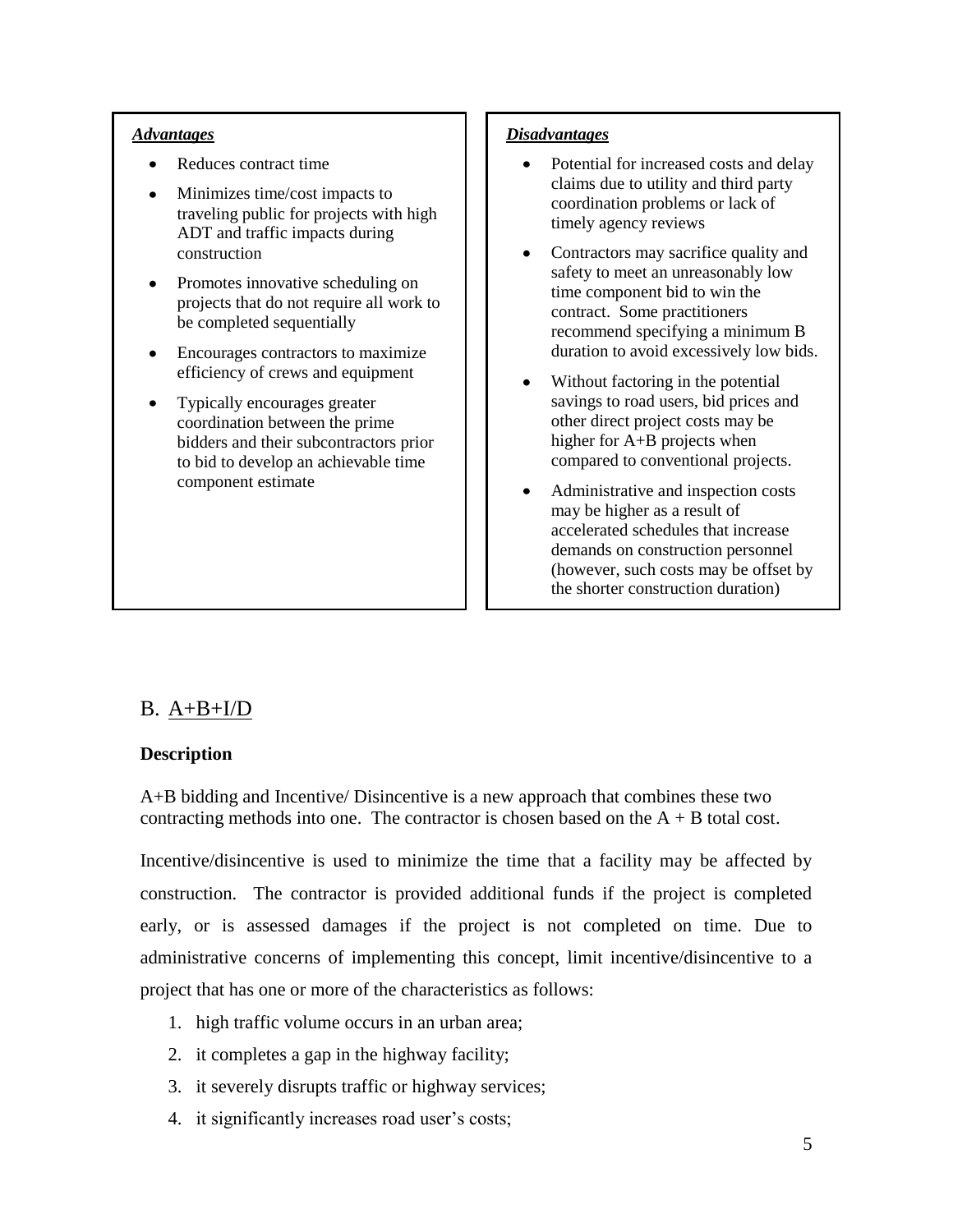- 5. it significantly impacts adjacent neighborhoods or businesses;
- 6. it replaces a major bridge that is out of service; or
- 7. it includes lengthy detours.

The major differences between A+B and standard I/D contracts is that with Standard I/D provisions, INDOT determines the maximum duration to complete a project or project phase. When contractors prepare their bids, they check whether they can complete the work in the specified time frames, and bid the cost to complete within the specified time frame. Using A+B bidding, INDOT also determines the maximum duration to complete a project or project phase. However, when contractors prepare their bids, they determine the time it will take to complete the project or project phase. They balance the cost of the project and the cost of time to get the project.

*Determination of Incentive/Disincentive Amount*: To be effective in accomplishing the objectives of I/D provisions, the I/D amount must be sufficient to encourage the contractor to develop innovative ideas, and ensure the profitability of meeting tight schedules. If the incentive payment is not sufficient to cover the contractor's extra costs, then there is no incentive to accelerate production, and the I/D provisions will not produce the intended results. As a general rule, the maximum number of days of incentive for each incentive period should be less than 30% of the number of days estimated by the Engineer rounded to the nearest whole day. The sum of all incentives for a single contract should be less than 5% of the Engineer's estimated contract amount. It should be noted that the 30% of time and 5% of budget are not meant to be the absolute limits to the incentive amounts. Engineering judgment may be used to allow some variations if it is more reasonable to use higher incentive amounts for some projects.

The current INDOT method for I/D amount determination in the Indiana Design Manual (INDOT, 2009) can be used to calculate the I/D amounts.

The Incentive amount must be included in the project budget.

When determining the maximum duration for the I/D time period, the Designer must consider to what extent, and at what cost, construction can be compressed from a normal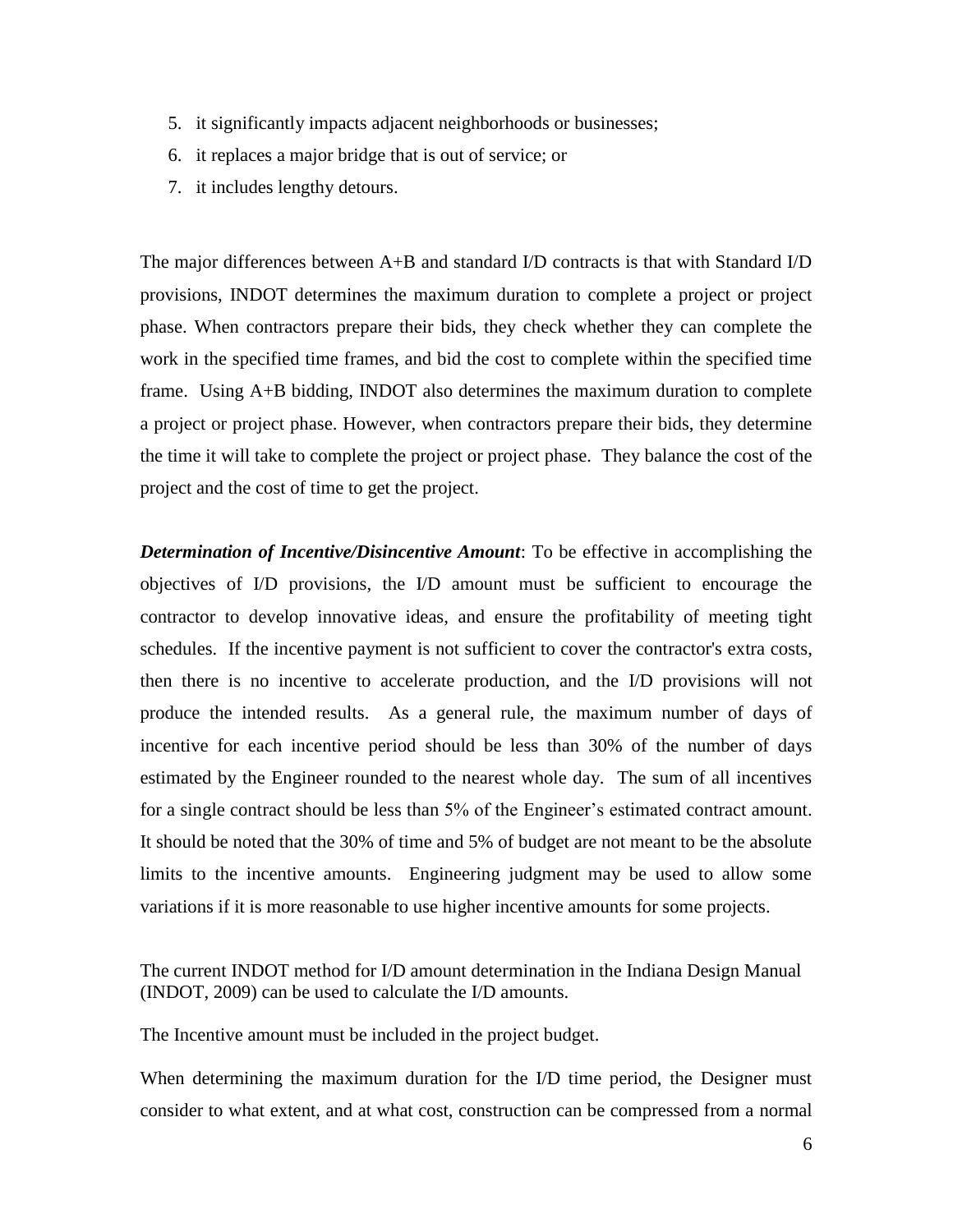construction schedule. Normal construction time is generally based on a highly qualified contractor working five days a week, eight hours a day, while an accelerated time should be based on the performance of the same contractor working extended or extra shifts with additional workers for six or seven days a week. However, the use of a continuous seven-day workweek is cautioned against, because extended periods of work without days off may result in reduced efficiency and morale, and high turnover rates for both Contractor and inspection personnel. The maximum duration for I/D contracts should be based on an accelerated but achievable work schedule. If the completion date is impossible to meet, the contractor will not even try to earn the incentive. Unreasonable completion dates may discourage potential bidders from bidding. To accurately determine the I/D time period, Designers should develop a schedule, ideally using the critical path or some other quantitative method. This will ensure that the maximum duration specified is achievable, and that any other time related contract provisions are incorporated and consistent, i.e., utility schedule, railroad involvement, seasonal limitations, work restrictions, etc. The season of the year in which the project will be constructed should also be considered in determining the I/D time period.

### **Project Type Recommendation**

Similar to A+B and Incentive/Disincentive contracts.

- Reduces contract time
- Minimizes time/cost impacts to traveling public for projects with high ADT and traffic impacts during construction
- Promotes innovative scheduling on projects that do not require all work to be completed sequentially
- Encourages contractors to maximize  $\bullet$ efficiency of crews and equipment
- $\bullet$ Typically encourages greater coordination between the prime bidders and their subcontractors prior to bid to develop an achievable time component estimate

#### *Advantages Disadvantages*

- Potential for increased costs and delay  $\bullet$ claims due to utility and third party coordination problems or lack of timely agency reviews
- $\bullet$ Contractors may sacrifice quality and safety to meet an unreasonably low time component bid to win the contract. Some practitioners recommend specifying a minimum B duration to avoid excessively low bids.
- Without factoring in the potential savings to road users, bid prices and other direct project costs may be higher for A+B projects when compared to conventional projects.
- Administrative and inspection costs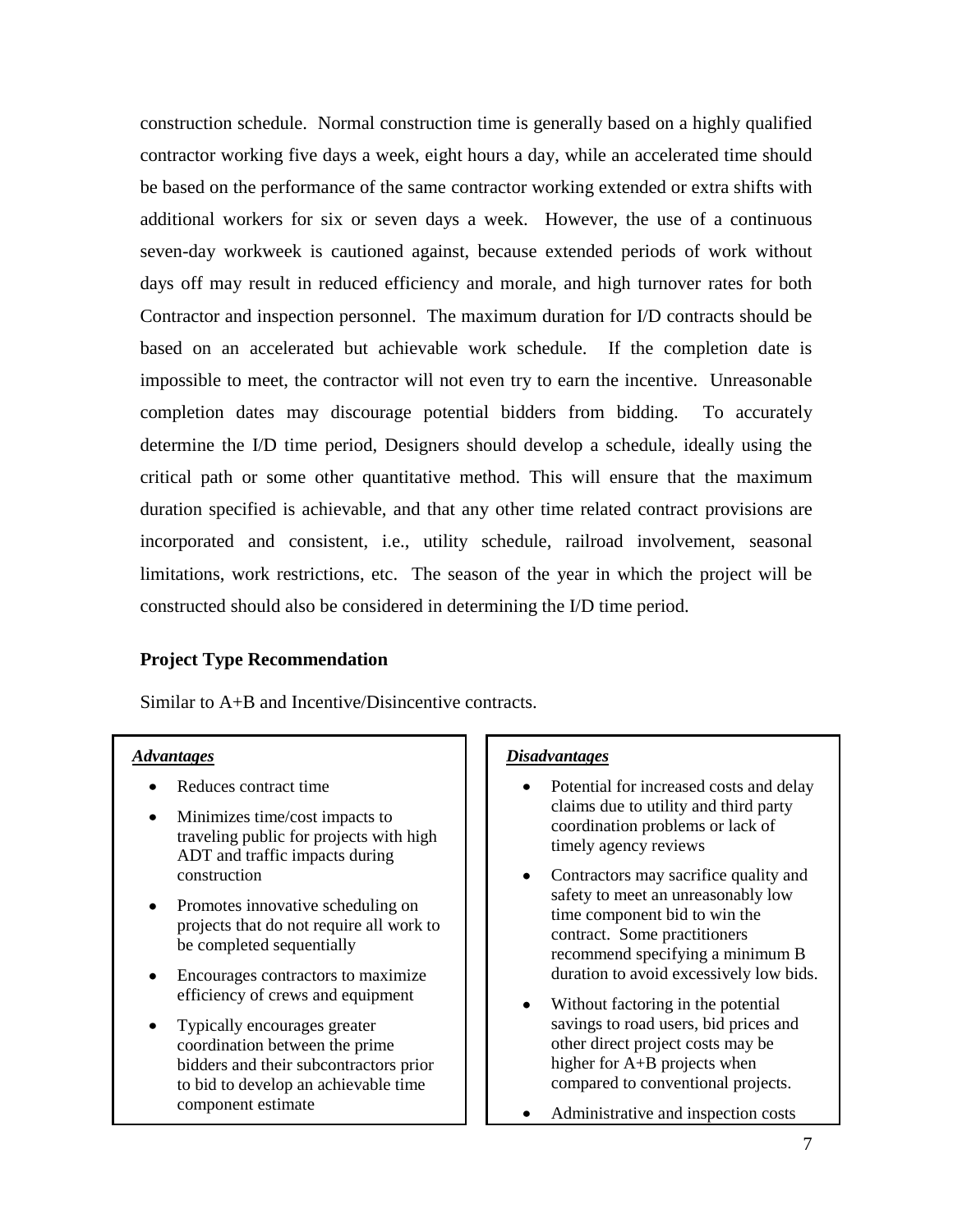- Significant reduction in project time  $\bullet$
- Encourages contractors to use time- $\bullet$ saving means and methods to accelerate construction
- $\bullet$ Minimizes cost and time impacts to the traveling public for projects having high ADT
- Shifts more risk to the contractor for  $\bullet$ providing the optimum combination of time, cost, and efficient planning and management of the work

#### *Advantages Disadvantages*

may be higher as a result of accelerated schedules that increase demands on construction personnel (however, such costs may be offset by the shorter construction duration)

- Higher bid costs and project costs  $\bullet$
- Acceleration may over-extend agency  $\bullet$ and contractor personnel (however, the associated costs may be offset by the overall shorter construction duration).
- $\bullet$ Acceleration could compromise project quality. However, I/D projects may also motivate contractors to perform work correctly the first time to avoid time-consuming rework efforts.
- $\bullet$ The agency bears the risk of accurately estimating the critical I/D time and not delaying the I/D date. Agencies have reported that contractors may complete the I/D work and earn an incentive without expending extra effort and that contractors have earned incentives even when the project has been delayed.
- Agencies have reported that  $\bullet$ disincentive payments are difficult to recover.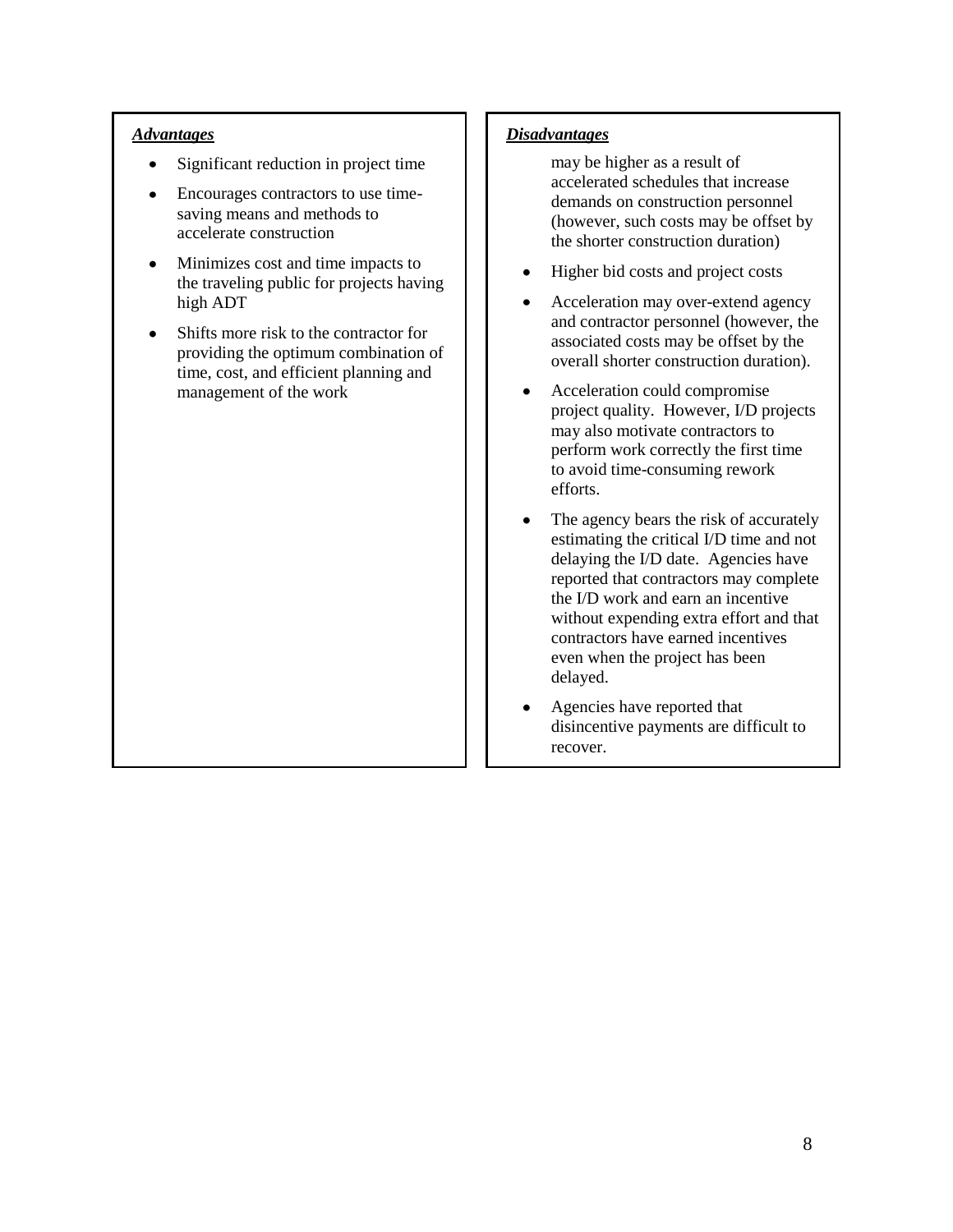# C. Design Build

## **Description**

INDOT has used Design-Build on several projects resulting in good experience with this approach. The Special Projects section, under the direction of Walter Land, have developed the INDOT approach and administered it.

A JTRP project, SPR-2497 "An Initial Evaluation of the Design-Build Highway Projects performed by INDOT," did an evaluation of the INDOT Design Build approach and produced a report in September, 2002. A copy of this report can be obtained on-line through the link

[http://rebar.ecn.purdue.edu/JTRP\\_Completed\\_Project\\_Documents/SPR\\_2497/FinalRepor](http://rebar.ecn.purdue.edu/JTRP_Completed_Project_Documents/SPR_2497/FinalReport/spr_2497_Form1700.pdf) [t/spr\\_2497\\_Form1700.pdf.](http://rebar.ecn.purdue.edu/JTRP_Completed_Project_Documents/SPR_2497/FinalReport/spr_2497_Form1700.pdf) This report describes how INDOT has used this contract delivery method on a few projects with mixed responses from those involved in the process. INDOT therefore felt that an evaluation of the Design-Build program was appropriate to determine its future use in Indiana. This report gives a historical perspective of Design-Build and how the program has been received and perceived by INDOT; describes the project's survey and the data collected from the designer and contractor perspectives; relates the experiences of other Departments of Transportation with Design-Build; provides a somewhat limited comparison with the Design-Bid-Build approach; and makes recommendations for INDOT's future Design-Build practices.

Results from projects completed and with information from other state DOTs, it is obvious that there is a place for Design-Build in INDOT when the right conditions exist. When a shortened project delivery time is needed, deadlines are demanding, or an emergency situation arises, Design-Build can be a preferred method.

### **Characteristics**

### Time Savings

Compared to traditional contract procurement, time is saved when the project construction begins during the design level services. Design-Build assigns the design and construction to a single party, allowing some construction work to begin before the final design is completed.

#### Accountability

Design-Build provides singular accountability (single point of contact for project design quality, cost, and schedule from contract letting through construction).

### Errors & Omissions

Design-Build reduces or eliminates change orders and claims due to "errors and omissions."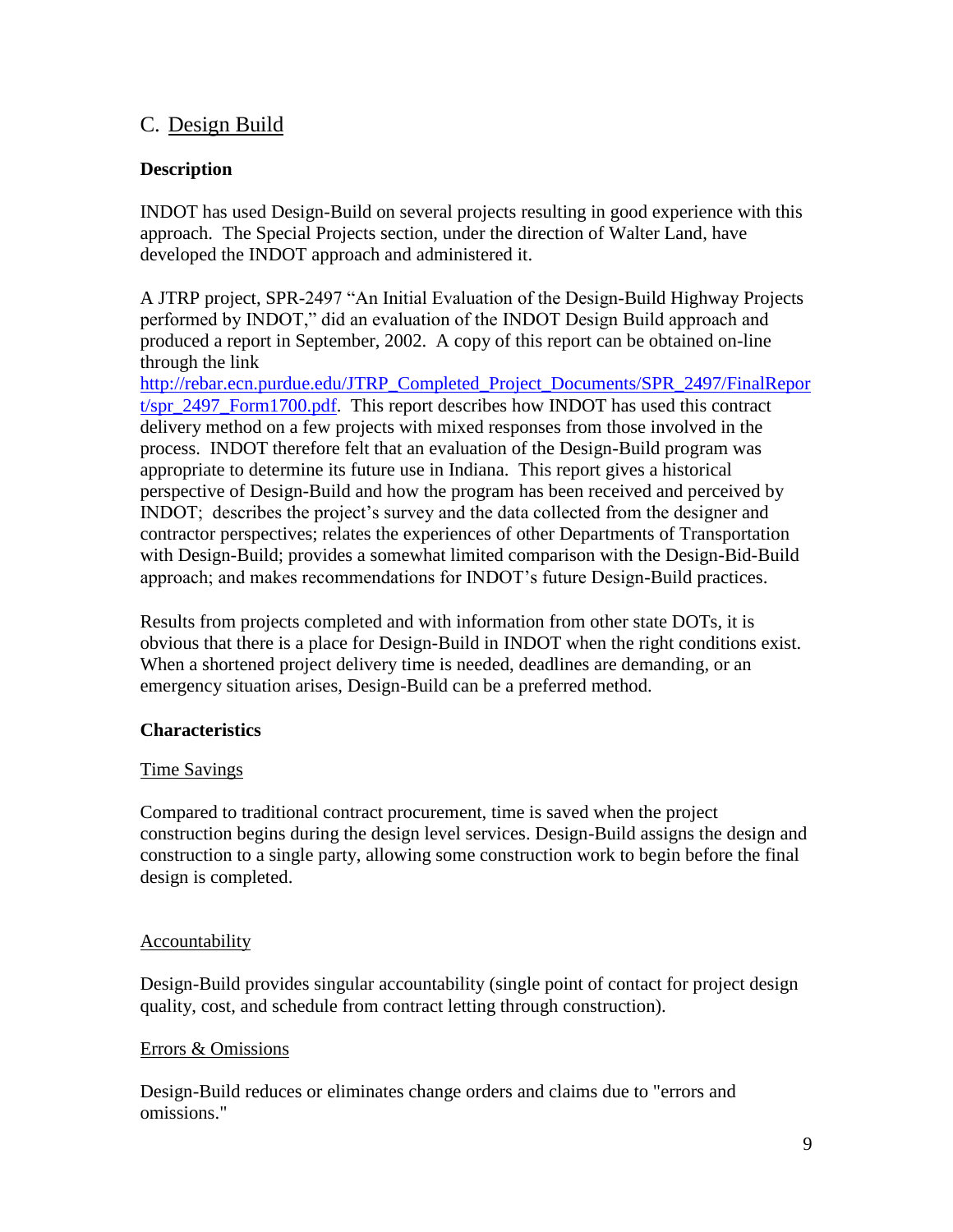### Innovative

Design-Build allows the Contractor flexibility in the selection of innovative designs, materials, and construction techniques.

### Expertise

Design-Build may provide expertise not available in-house (Example- Intelligent Transportation Systems).

# **Selection Criteria**

- 1. If design is on the project's schedule critical path.
- 2. The project has a clearly defined scope, design basis, and performance requirements. The scope should clearly define not only what work is required, but also what work is not required.
- 3. There is a high degree of certainty that any complications involving utility conflicts, right-of-way acquisition, hazardous materials, wetland and environmental concerns, or other unresolved issues can be resolved within the contract budget and schedule.
- 4. The project is an emergency project or a project with tight time constraints.
- 5. The project involves a significant design effort with the potential to save time and money in the design phase.
- 6. The project requires expertise or capacity not available in-house.
- 7. The project has room for innovation in the design and construction efforts.

## **Project Type Recommendations**

- Medium to large projects that are more complex in nature and that can derive benefit from innovation in design or construction
- Projects having a high sense of urgency (due to natural disaster, facility failures, or user impacts) that would benefit from an expedited project delivery
- Road widening or new construction
- Road rehabilitation or reconstruction  $\bullet$
- Bridge and tunnel projects

- Single point responsibility for design and construction
- Accelerated project delivery by:
	- Fast-tracking design and

### *Advantages Disadvantages*

- Reduced opportunities for smaller,  $\bullet$ local construction firms
- Fewer competitors and increased risk may result in higher initial costs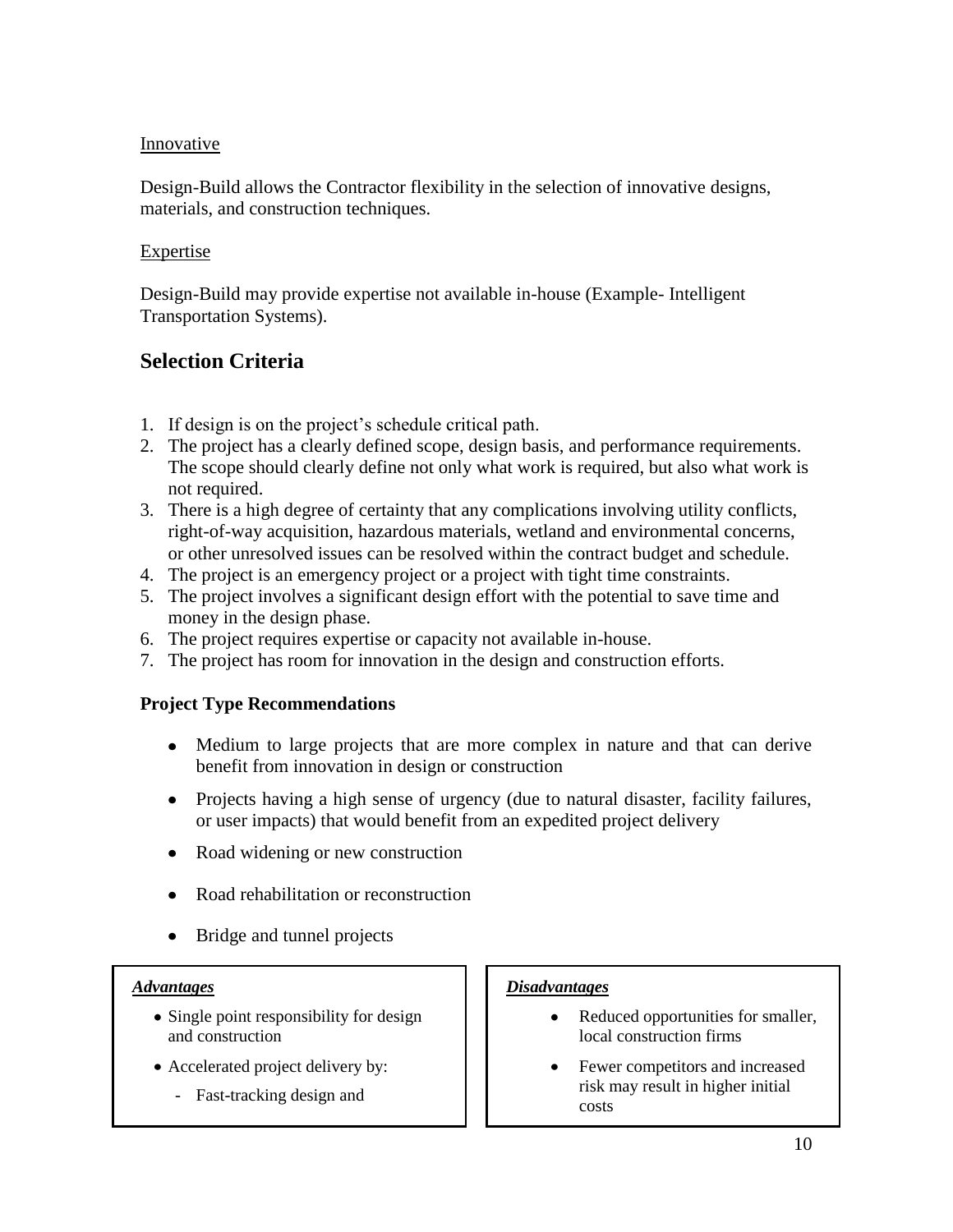#### construction

- Close coordination between designer and contractor
- Early contractor involvement to enhance constructability of plans
- $\bullet$ Cost containment by minimizing owner's exposure to design errors and omissions
- Earlier schedule and cost certainty
- Innovation and quality improvements through:
	- Alternative designs and construction methods suited to the contractor's capabilities
	- Flexibility in the selection of design, materials, and construction methods

#### *Advantages Disadvantages*

- $\bullet$ Elimination of traditional checks and balances. Designer is no longer agency's advocate. Quality may be subordinated by cost or schedule considerations.
- $\bullet$ Less agency control over final design
- Higher procurement costs  $\bullet$
- Traditional funding may not  $\bullet$ support fast-tracking construction or may require accelerated cash flow.
- Accelerated construction can potentially overextend the workforce.

# D. Hyperfix Approach

### **Description**

In 2003 the Indiana Department of Transportation executed an ambitious interstate reconstruction project in Indianapolis, named Hyperfix. This project completely closed the I-65/70 section during reconstruction, on which approximately 250,000 vehicles travel daily. Due to the scope and risk involved, an extensive amount of planning, coordination, and cooperation occurred. The main section was rebuilt during the total closure phase, which lasted 55 days.

Hyperfix did impact the Indianapolis area. The biggest impact was in traffic flow and the shift in traffic volume to local streets and volume added to I-465. Local businesses were only minimally affected. In terms of travel time savings, the full closure option of Hyperfix turned out to be highly cost-effective. This project success can be attributed to many factors but the main ones are: a local and area road network with extra capacity, cooperation between various government agencies, a well prepared and executed public relations campaign, and comprehensive, careful advance planning.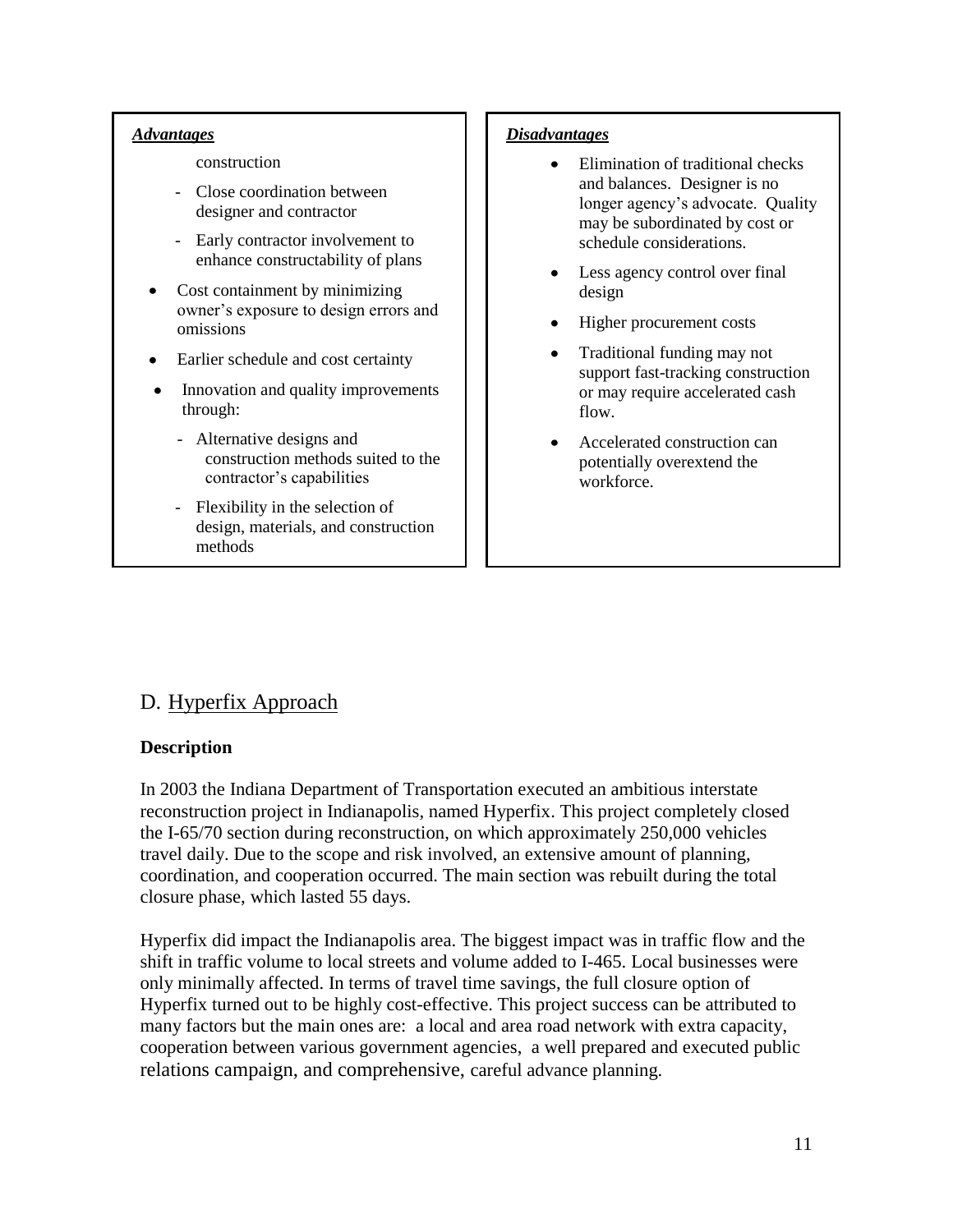Also a substantial incentive/disincentive clause encouraged contractor performance.

## **Engineering Issues**

A number of engineering issues emerged during the course of Hyperfix and should be considered in any future project of this type.

### 1. Night Operations

It is necessary to analyze project activities to determine if a project would benefit from night operations. Safety and quality should be assessed in comparison with time savings.

### 2. Contractor Risk Factors

Contractor risk factors should be identified and analyzed in order to determine how to package the project that encourages potential bidders to respond.

## 3. Total Closure Option Analysis

Closure should be analyzed by the consultant and come as a recommendation from the consultant. A detailed analysis needs to be performed before a total closure is chosen. That should be a part of the scoping report. A major component of the scoping should involve a detailed travel impact analysis under various possible options. A review of metropolitan travel model results used by the INDOT and the City of Indianapolis in making closure decisions indicated lack of sensitivity to network changes. Greater effort should be made to determine if the model is capable of such sensitivity.

### 4. Analysis of Alternate Routes

A careful analysis of alternate routes can result only from the use of a well organized metropolitan travel demand modeling process. Alternate routes should not have restrictions during total closure. Also, the modeling process should be able to investigate the impact of various options of freeway traffic management on the quality of traffic flow on local roads.

### 5. Local Ordinances

Some local areas can have restrictions regarding noise and other aspects of construction activities, particularly local ordinances and their impact on construction activities should be identified during the planning process. These recommendations would provide guidelines to evaluate a total closure option. A well planned, timely evaluation is necessary for any organization considering the option taken in Hyperfix.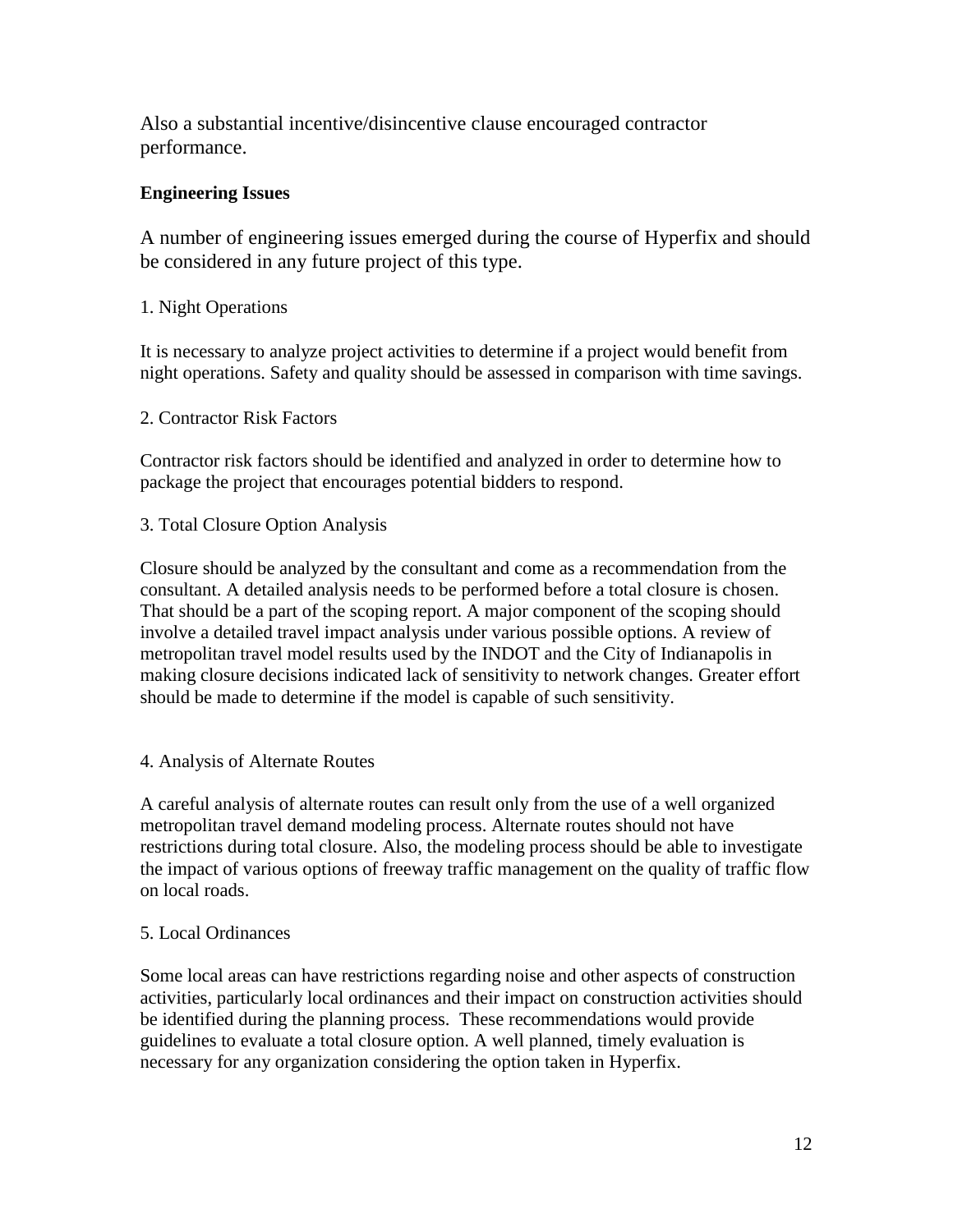A JTRP project, SPR-2890 "An Evaluation of INDOT Hyperfix," did an evaluation of the Hyperfix approach and produced a report in September, 2004. A copy of the report is available online at:

[http://rebar.ecn.purdue.edu/JTRP\\_Completed\\_Project\\_Documents/SPR\\_2890/FinalRepor](http://rebar.ecn.purdue.edu/JTRP_Completed_Project_Documents/SPR_2890/FinalReport/spr_2890_form1700.pdf) [t/spr\\_2890\\_form1700.pdf](http://rebar.ecn.purdue.edu/JTRP_Completed_Project_Documents/SPR_2890/FinalReport/spr_2890_form1700.pdf) 

### **Project Type Recommendations**

- Very accelerated construction time required.
- No site restrictions for contractor.
- Road network can absorb traffic rerouting from closure
- Alternate forms of transportation available.
- All the stars are in alignment.

- No traffic management required.
- Contractor has no site restrictions on his activities.
- Contractor innovation

#### *Advantages Disadvantages*

- Can result in higher bids if contractors plan on applying more resources or accelerating work
- Extra effort by the agency to monitor contractor activities
- Fast paced construction may be difficult to track and monitor
- When problems arise they must be resolved quickly
- Quality may suffer to speed  $\bullet$

# E. Incentive/ Disincentive

### **Description**

Incentive/ disincentive (I/D) provisions for early completion are intended to motivate the contractor to complete the work on or ahead of schedule. It allows a contracting agency to compensate a contractor a certain amount of money for each day identified that critical work is completed ahead of schedule and assess a deduction for each day the contractor overruns the I/D time. The contracting agency specifies the time required for critical work and uses this provision for those critical projects where traffic inconvenience and delays are to be held to a minimum. The I/D amounts are based upon estimates of such items as traffic safety, traffic maintenance and road user delay costs. Florida has utilized a variation of the incentive/ disincentive provision that provides a variable I/D amount relative to the time of early or late completion. For example, a larger incentive is provided for a ten-day early completion than for a one-day early completion.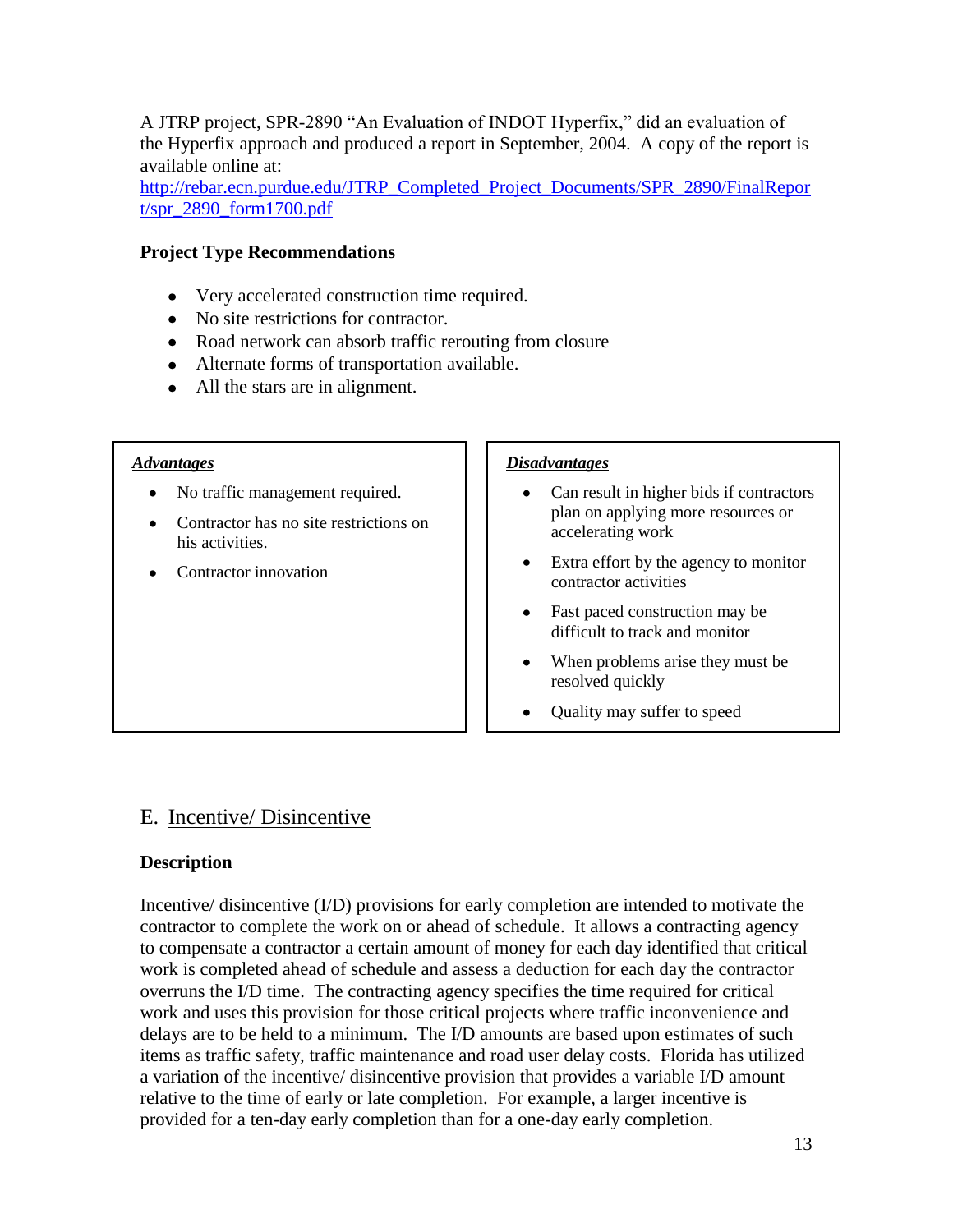In February 2000, Michigan DOT (MDOT) completed an evaluation of the use of I/D clauses on 26 projects let and completed in 1998 and 1999. MDOT reported that 65% of I/D projects were completed early, 12% were completed on time and 23% were completed late. MDOT found that the average net reduction in contract days was 19% in comparison with similar projects that were let with an expedited schedule clause requiring the contractor to work a six-calendar-day week but without the use of an I/D provision. The average I/D rate for those 26 projects was \$18,500.00 and the average user daily savings was \$610,500.00. MDOT indicated that I/D provisions will result in an average expenditure of 1.5% of the contract amount.

With any incentive contract, the maximum possible incentive amount must be included in the project budget.

## **Project Type Recommendation**

- Projects requiring traffic restrictions, lane closures, or detours that would otherwise result in high user impacts (e.g., construction on major roadway, bridge, or interchanges having a high ADT; projects involving temporary lane, ramp, or bridge closures; emergency repair work).
- The project is relatively free of third party coordination concerns (e.g., utility, railroad, environmental issues, public opposition) that could affect the bid letting date or the project schedule.
- The I/D amount results in a favorable cost/benefit ratio to the traveling public (i.e., the benefit to the highway user exceeds the I/D amount, and this amount is high enough to motivate a contractor to accelerate).
- The agency has the ability to estimate the I/D time based on expedited production rates for similar work, historical records, or CPM scheduling.

- Significant reduction in project time
- Encourages contractors to use timesaving means and methods to accelerate construction
- Minimizes cost and time impacts to the traveling public for projects having high ADT
- Shifts more risk to the contractor for

### *Advantages Disadvantages*

- Higher bid costs and project costs  $\bullet$
- Acceleration may over-extend agency and contractor personnel (however, the associated costs may be offset by the overall shorter construction duration).
- $\bullet$ Acceleration could compromise project quality. However, I/D projects may also motivate contractors to perform work correctly the first time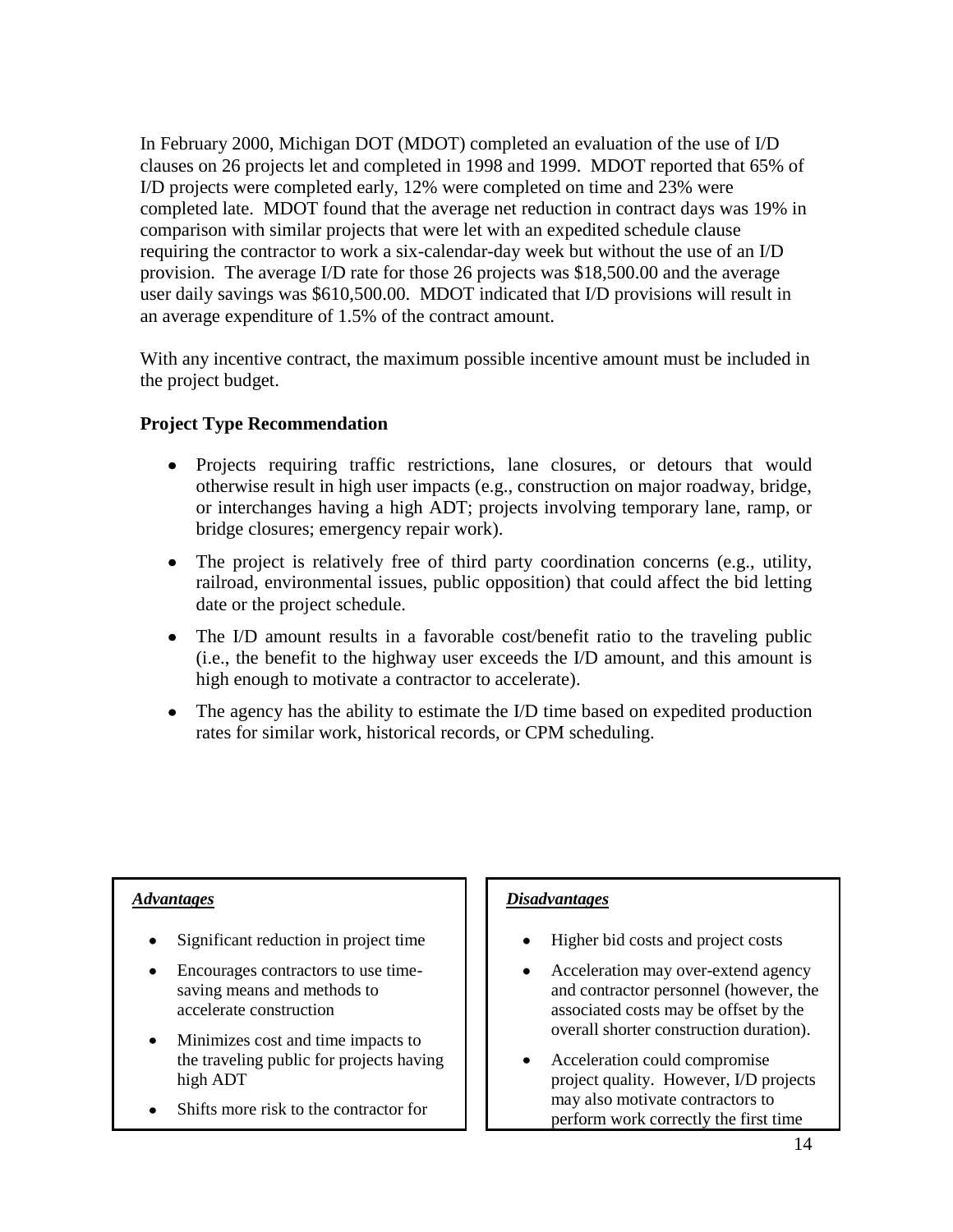providing the optimum combination of time, cost, and efficient planning and management of the work

#### *Advantages Disadvantages*

to avoid time-consuming rework efforts.

- The agency bears the risk of accurately estimating the critical I/D time and not delaying the I/D date. Agencies have reported that contractors may complete the I/D work and earn an incentive without expending extra effort and that contractors have earned incentives even when the project has been delayed.
- Agencies have reported that disincentive payments are difficult to recover.

## F. Warranties

### **Description**

Warranties are used to guarantee the integrity of a product and the contractor's responsibility to repair or replace defects for a defined period. Two general types of warranties are common in highway construction: material and workmanship warranties and performance warranties.

Material and workmanship warranties hold contractors responsible for correcting shortterm problems that result from defective materials and workmanship, but not from those associated with design.

With performance warranties, the contractor guarantees that the work will perform at the desired quality level during a longer-term warranty period (5 to 10 years), with quality measured by actual performance as opposed to material properties and methods of construction. For pavements, more responsibility for mix design shifts to the contractor, as innovative designs or techniques are used to ensure performance throughout a longterm warranty period.

#### *Performance Outcomes*

State DOTs have used warranties for asphalt concrete and portland cement concrete with varying degrees of success. Some states that use pavement warranties have reported a reduction in costs and an improvement in quality, while others have not. For example, the Wisconsin DOT has reported significant quality increases and overall internal cost reductions through the use of 5-year performance warranties for asphalt concrete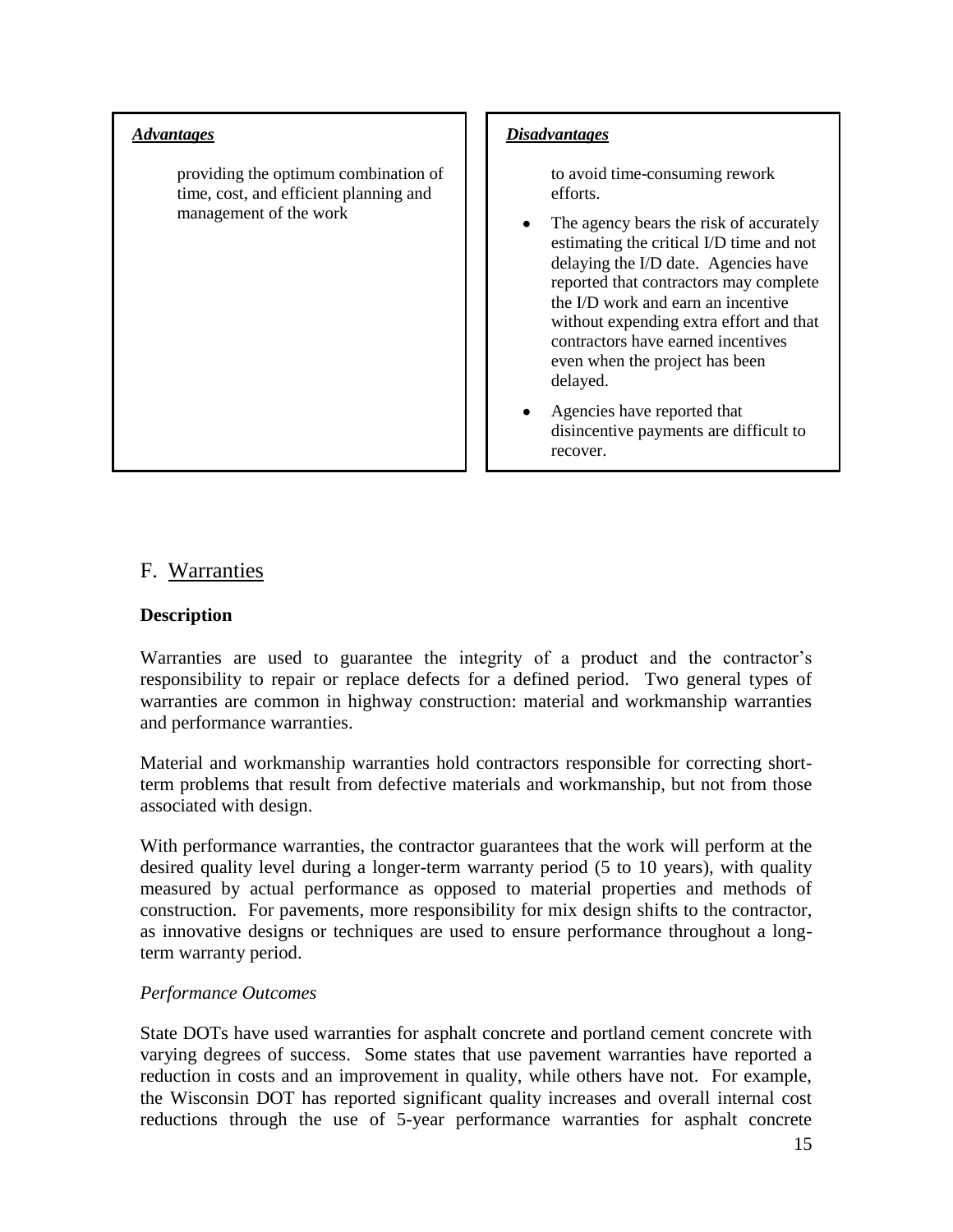pavements. However, an evaluation of 3-year workmanship and materials warranties completed by the Colorado DOT showed no discernible impact on quality or cost.

Michigan has been using 3- to 5-year warranties for approximately ten years. Although Michigan has not formally evaluated quality data, they report that contractors appear to pay more attention to quality issues during construction as a result of warranty provisions. Michigan has also reported that small and medium sized firms are not bidding on warranty projects. In contrast, INDOT, which has been using HMA warranties for the past ten years and PCC warranties for the past 5, received industry buyin before letting its first warranty project and has not seen a reduction in open competition. Warranty periods for asphalt and PCC pavements are five years. For microsurfacing the warranty period is three years.

INDOT has reported the following performance results based on 15 projects constructed:

- Warranty HMA has a lower and more consistent IRI than non-warranty HMA. The mean value of the warranty projects is not only significantly lower, but the standard deviation is also significantly lower.
- Warranted HMA sections have less rutting than non-warranty sections. Also, rut depths are less variable.
- Performance of the HMA warranty projects exceeds that of the non-warranted projects
- Using warranted HMA as a pavement construction strategy requires less demand on budget and provides a smoother pavement (lower IRI).
- Predicted 25-year cost to maintain network smoothness at a constant 2002 value is \$1.08 Billion dollars using a warranty strategy, and \$1.47 Billion dollars using a non-warranty.
- Initial capital costs for HMA warranty projects are approximately 10 percent higher than for non-warranty projects.
- Use of warranties for HMA projects as a pavement preservation strategy can produce a cost savings of 27 percent.

### **Project Type Recommendations**

- Projects for which there is a low risk that external factors not within the control of the contractor will affect warranted work
- Projects for which measurable performance criteria can be developed

Warranties have been used for HMA and PCC rehabilitation, HMA overlays, pavement surface treatments, bridge painting, deck joints, pavement markings, ITS components, and others.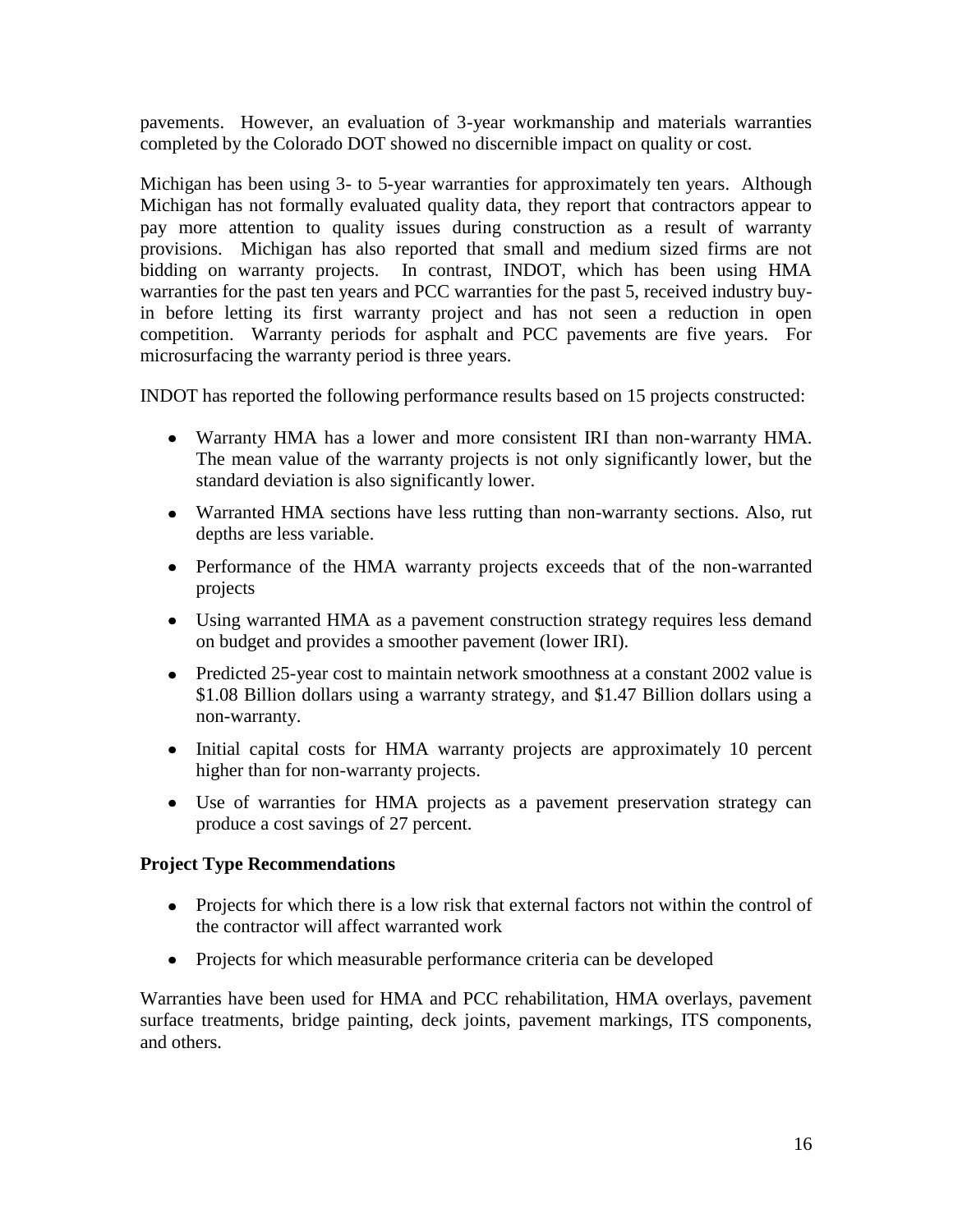- $\bullet$ Potential to increase quality, lower life-cycle costs, and reduce premature failures
- May result in less testing and inspection by agency personnel during construction
- Raises awareness on how material and workmanship decisions can affect long-term performance

#### *Advantages Disadvantages*

- Potential for higher initial cost
- Agency staff must monitor performance during the warranty period
- $\bullet$ External factors, such as preexisting conditions or inaccurate traffic prediction, may affect quality
- Difficult to link measurable quality attributes to long-term performance
- $\bullet$ Warranty period may be insufficient to detect deficiencies caused by poor material or workmanship
- Contractors have expressed concerns  $\bullet$ that warranty projects will tie up funds and reduce bonding capacity for extended durations

### G. Work Day with No Excuse Completion Date Contracts

### **Description**

A Work Day with No Excuse Completion Date Contract sets the number of Work Days to complete a project or portion of a project. The Contractor must complete the project within the allotted number of Work Days, but in no case later than the specified Completion Date. The start date may be delayed by mutual agreement between the Department and the Contractor to allow flexibility in the prosecution and administration of the Contract. Work Day charges will begin on the date mutually agreed upon. Regardless of the number of Work Days allowed and the agreed upon start date, the Contractor must still complete the work by the Completion Date. Work Days are determined weekly to eliminate disputes. (CPM scheduling is a requirement for Work Day Contracts.)

### **Objectives**

#### Contract Administration

A Work Day with No Excuse Completion Date Contract allows the Department and the Contractor to more efficiently administer and prosecute the project by determining when the project begins and the number of days until completion. This method demands a great deal of knowledge about the construction of a project.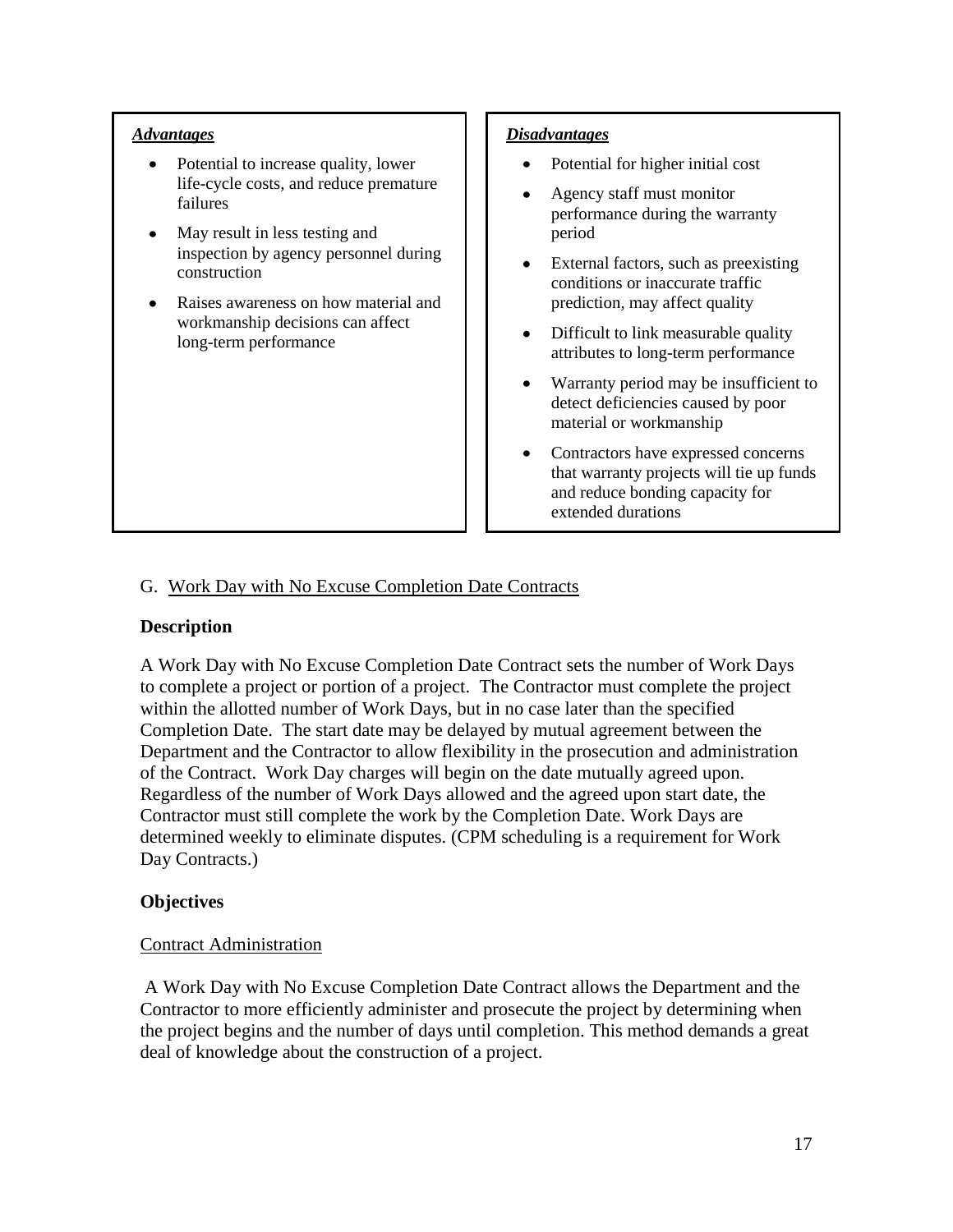#### Time Savings

Work Day with No Excuse Completion Date Contracts set the number of days to complete the project along with an absolute completion date. This method can reduce or eliminate the project down time by specifying the number of days to complete the job. It will not save construction time, just better define the construction time.

#### Criteria for Selection

- 1. The project construction time must be known in order to determine the project Work Days.
- 2. The project should be free from time delay issues such as utility conflicts, right-of-way acquisition or other unresolved issues.
- 3. The project must be one that has a defined benefit date but flexibility of when work may be performed during a construction season.

### **Project Type Recommendation**

- 1. Small to Mid-Size Projects Projects for which a definite number of Work Days can be determined. (Supply and delivery issues must be considered in determining the number of Work Days.) a. Benefits: Better utilize construction staff. Knowledge of construction time and activities.
- 2. Mega Projects Currently the Department is not prepared to sell large projects by Work Day Contracts. A more appropriate application may be used in the completion of a portion of a larger project.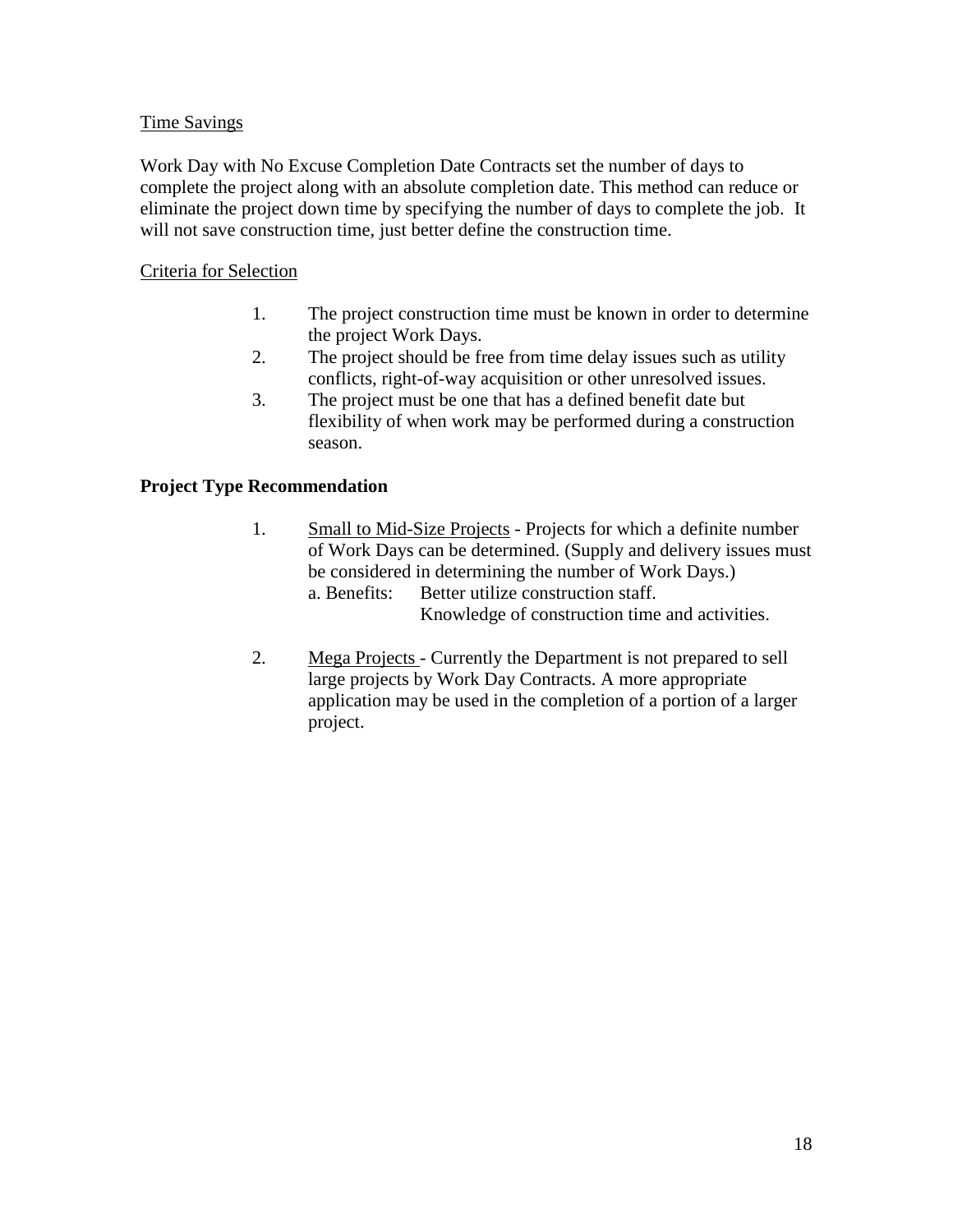# **APPENDIX**

 Table 1 **Innovative Contracting Comparison Table**

| <b>Project Objectives, Types, and Selection</b><br><b>Criteria</b> | B Bidding<br>$\ddot{\phantom{1}}$<br>⋖ | $A+B+ID$ | Design Build | Hyperfix | ncentive/Disincentive | Warranties | ç.<br><b>Work Day Contracts</b> |
|--------------------------------------------------------------------|----------------------------------------|----------|--------------|----------|-----------------------|------------|---------------------------------|
| <b>Project Objectives</b>                                          |                                        |          |              |          |                       |            |                                 |
| <b>Accelerate Delivery</b>                                         | x                                      | X        | x            | x        | x                     |            |                                 |
| <b>Reduce Procurement Time</b>                                     |                                        |          |              | x        | X                     |            |                                 |
| Promote Innovation                                                 |                                        |          | X            | x        | X                     | x          |                                 |
| <b>Enhance Quality/ Performance</b>                                |                                        |          | x            |          |                       | X          |                                 |
| <b>Early Cost Certainty</b>                                        |                                        |          | x            |          |                       |            |                                 |
| <b>Staffing Considerations</b>                                     |                                        |          | X            | x        |                       |            | x                               |
| Single Point of Responsibility                                     |                                        |          | X            |          |                       |            |                                 |
| <b>Reduce Construction Cost</b>                                    | x                                      | x        |              |          |                       |            | x                               |
| Reduce Life-Cycle Cost                                             |                                        |          |              |          |                       | x          |                                 |
| Minimize road user impacts                                         | x                                      | x        |              | x        |                       |            | x                               |
| Minimize disputes                                                  |                                        |          | X            |          |                       |            |                                 |
|                                                                    |                                        |          |              |          |                       |            |                                 |
| <b>Project Types/Selection Criteria</b>                            |                                        |          |              |          |                       |            |                                 |
| Small to medium size jobs                                          |                                        |          |              |          |                       | X          | X                               |
| Large Project with multiple phases                                 |                                        |          | X            |          |                       |            |                                 |
| Emergency project                                                  |                                        |          | x            |          |                       |            | x                               |
| Repetitive/ well-defined work item                                 |                                        |          |              |          |                       |            |                                 |
| Time sensitive project                                             | X                                      | x        | x            | x        |                       |            |                                 |
| Local Community/ political interests                               |                                        |          |              | x        |                       |            |                                 |
| Flexible traffic management                                        |                                        |          |              |          |                       |            |                                 |
| High Traffic Volumes/ high RUC                                     | x                                      | x        |              |          |                       |            |                                 |
| Specialized resources or expertise required                        |                                        |          | X            | x        |                       |            |                                 |
| Significant risks or unknowns remain                               |                                        |          |              |          |                       |            |                                 |
| Performance criteria can be developed                              |                                        |          |              |          |                       | x          |                                 |
| Well-defined project conditions with minimal third                 |                                        |          |              |          |                       |            |                                 |
| party conflict                                                     | X                                      | x        | x            |          |                       |            | x                               |

Source: Trauner Consulting Services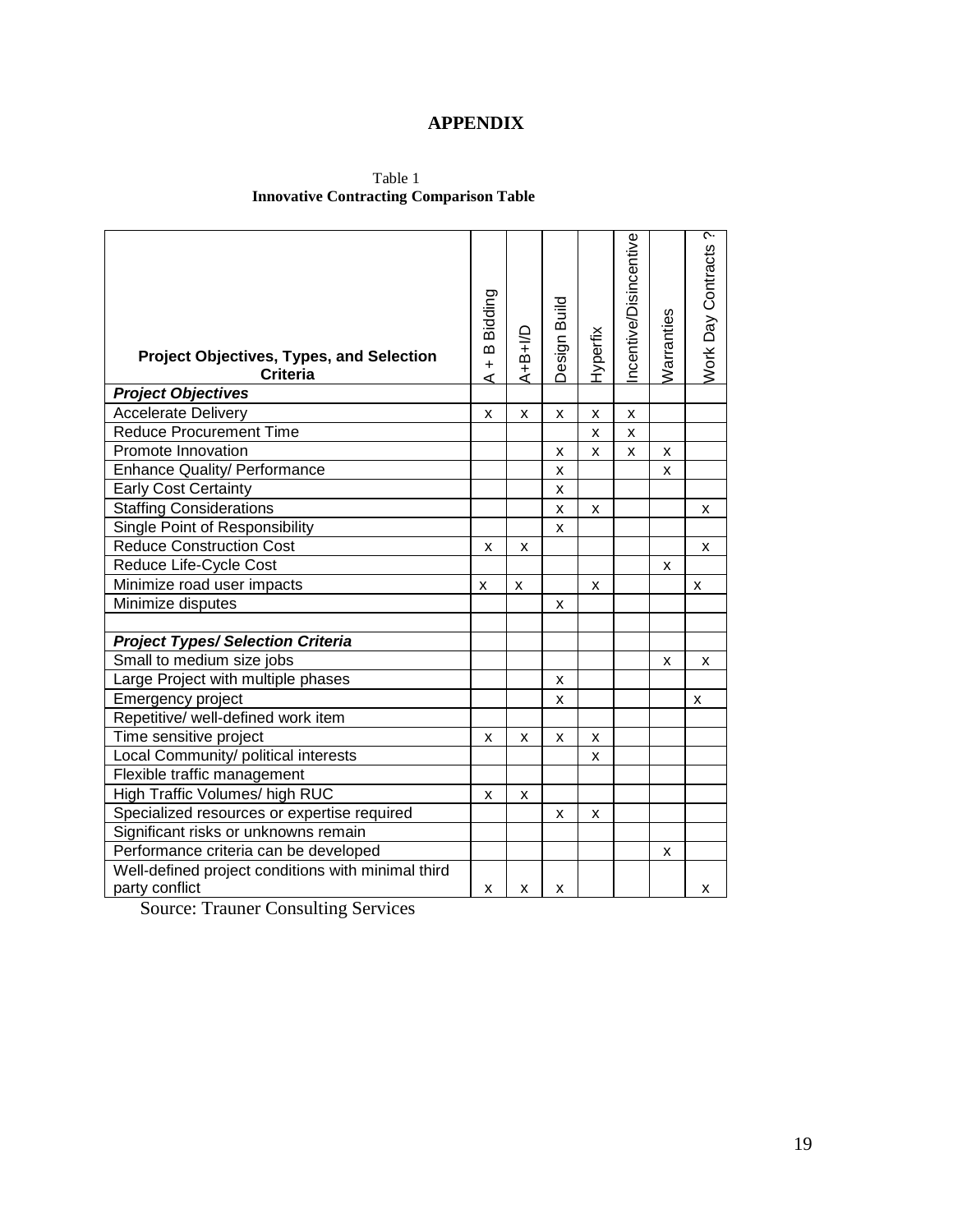#### A+B Special Provision

#### **DESCRIPTION**

The  $A + B$  process for bidding will take into account not only the unit prices of the bidder, but also the time within which the Contractor proposes to complete the work.

#### **PREPARATION OF PROPOSAL**

The contractor shall establish the number of ramp closure periods, for the State Road 267 and State Road 334 ramp closure days that they will require to complete the work in accordance with the plans and specifications. The number of days and periods proposed by the Contractor shall be entered in the Itemized proposal. The product of this number of days times the average daily road benefit shall be calculated as follows:

State Road 267

 I-65 Northbound Exit Ramp Closure Days  $=$  (XX days) X (\$5,000.00/day) = \$\_\_\_\_\_\_\_\_\_\_

 I-65 Northbound Entrance Ramp Closure Days =(XX days) X (\$5,000.00/day)  $=$ \$

 I-65 Southbound Exit Ramp Closure Days =(XX days) X (\$5,000.00/day)  $=$ \$

 I-65 Southbound Entrance Ramp Closure Days = (XX days) X *(\$*5,000.00/day)  $=$ \$

State Road 334

I-65 Northbound Exit Ramp Closure Days  $=$  (XX days) X (\$15,000.00/day)  $= $$ 

- I-65 Northbound Entrance Ramp Closure Days  $=(XX \text{ days}) X (10,000.00/\text{day})$ =\$\_\_\_\_\_\_\_\_\_\_\_\_
- I-65 Southbound Exit Ramp Closure Days  $=(XX \text{ days}) X (10,000.00/\text{day})$ =\$\_\_\_\_\_\_\_\_\_\_\_\_\_
- I-65 Southbound Entrance Ramp Closure Days  $=$  (XX days) X (\$15,000.00/day)  $=$ \$

The sum of these amounts will be added to the Contractors total of Unit bid prices and will be used for comparison of bids in establishing the Successful bidder.